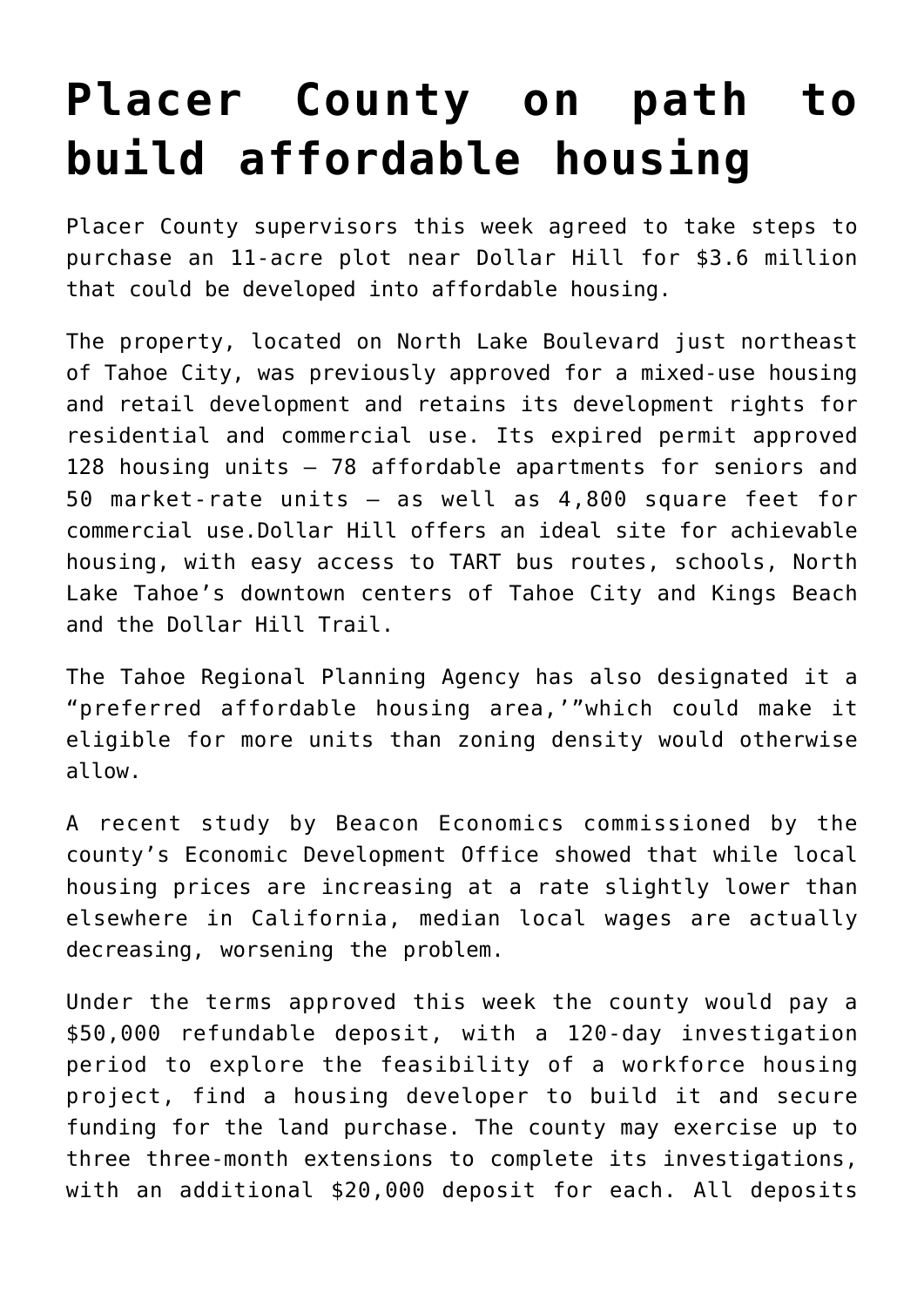would be applied to the final sale price if the county buys the land.

Funding for the purchase could come from a variety of sources including the Placer County Housing Trust Fund, transient occupancy tax revenue and possibly local partner agencies and philanthropists. The Tahoe Truckee Airport District Board of Directors is expected to vote on a proposal to allocate \$500,000 toward the purchase.

## **[Maloff University Center to](https://www.laketahoenews.net/2018/07/maloff-university-center-to-open-at-ltcc-in-aug/) [open at LTCC in Aug.](https://www.laketahoenews.net/2018/07/maloff-university-center-to-open-at-ltcc-in-aug/)**

The Lisa Maloff University Center at Lake Tahoe Community College will open Aug. 16 offering associate to master's degree programs.

Through LTCC's partnerships with Sierra Nevada College and Brandman University students may earn degrees on LTCC's campus in global business management, psychology, liberal studies, applied studies, a master's degree in education, and a teaching credential.

The 7,000-square-foot University Center was made possible by a \$5.8 million donation from South Lake Tahoe philanthropist Lisa Maloff.

The college is hosting two open houses: Aug. 22 from 4 to 6pm and Aug. 23 from 5:30 to 7:30pm.

Sierra Nevada College classes in the new center start Aug. 20, and Brandman University classes begin Sept. 4.

LTCC is in talks with other potential partners including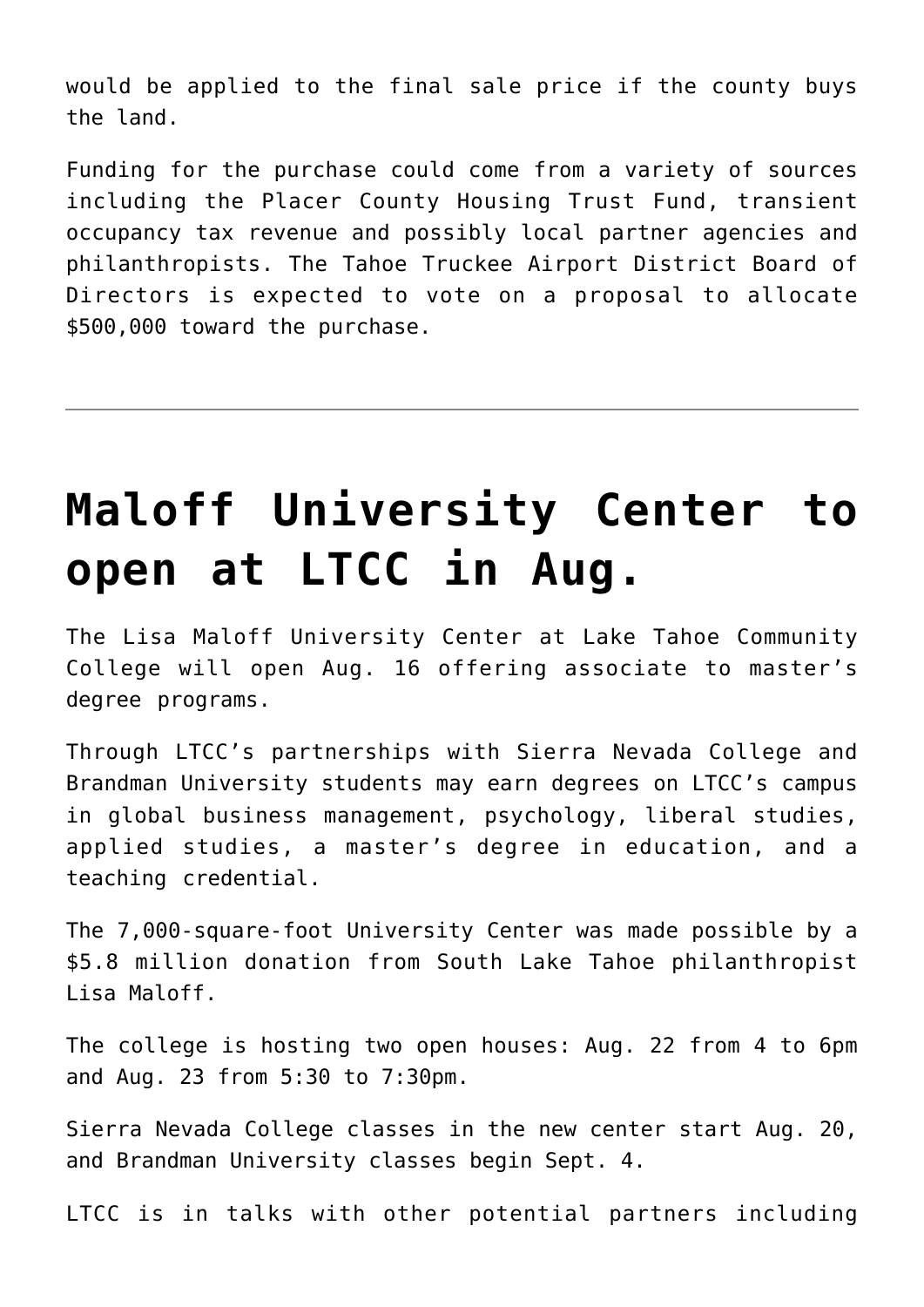Washington State University, which may offer hospitality management courses at the center.

## **[Placer supes OK nearly \\$5M](https://www.laketahoenews.net/2018/07/placer-supes-ok-nearly-5m-for-tahoe-projects/) [for Tahoe projects](https://www.laketahoenews.net/2018/07/placer-supes-ok-nearly-5m-for-tahoe-projects/)**

Placer County Board of Supervisors this week approved \$4.9 million in funding for trail planning and construction as well as other capital projects in the Lake Tahoe area.

The Capital Projects Advisory Committee evaluates project proposals based on how well they advance key priorities outlined in the county's Tourism Master Plan for the region. The committee makes recommendations to supervisors on which projects should receive funding allocated from transient occupancy tax collected in eastern Placer County.

This year the committee reviewed and evaluated 29 grant applications totaling more than \$36 million in TOT funding requests. The committee recommended 18 projects. The remaining projects are still being considered by the committee and will be brought before the board later this year.

More than 70 percent of the approved TOT funds will go to projects that focus on trail planning and construction. Several trail projects are part of the Resort Triangle Trail System, which connects the North Lake Tahoe town centers Tahoe City and Kings Beach with nearby mountain resorts and Truckee through highways 89, 28 and 267.

The remaining approved projects focus on transportation and visitor facilities, including a visitor center at Donner Summit, a performing arts center at Northstar and parking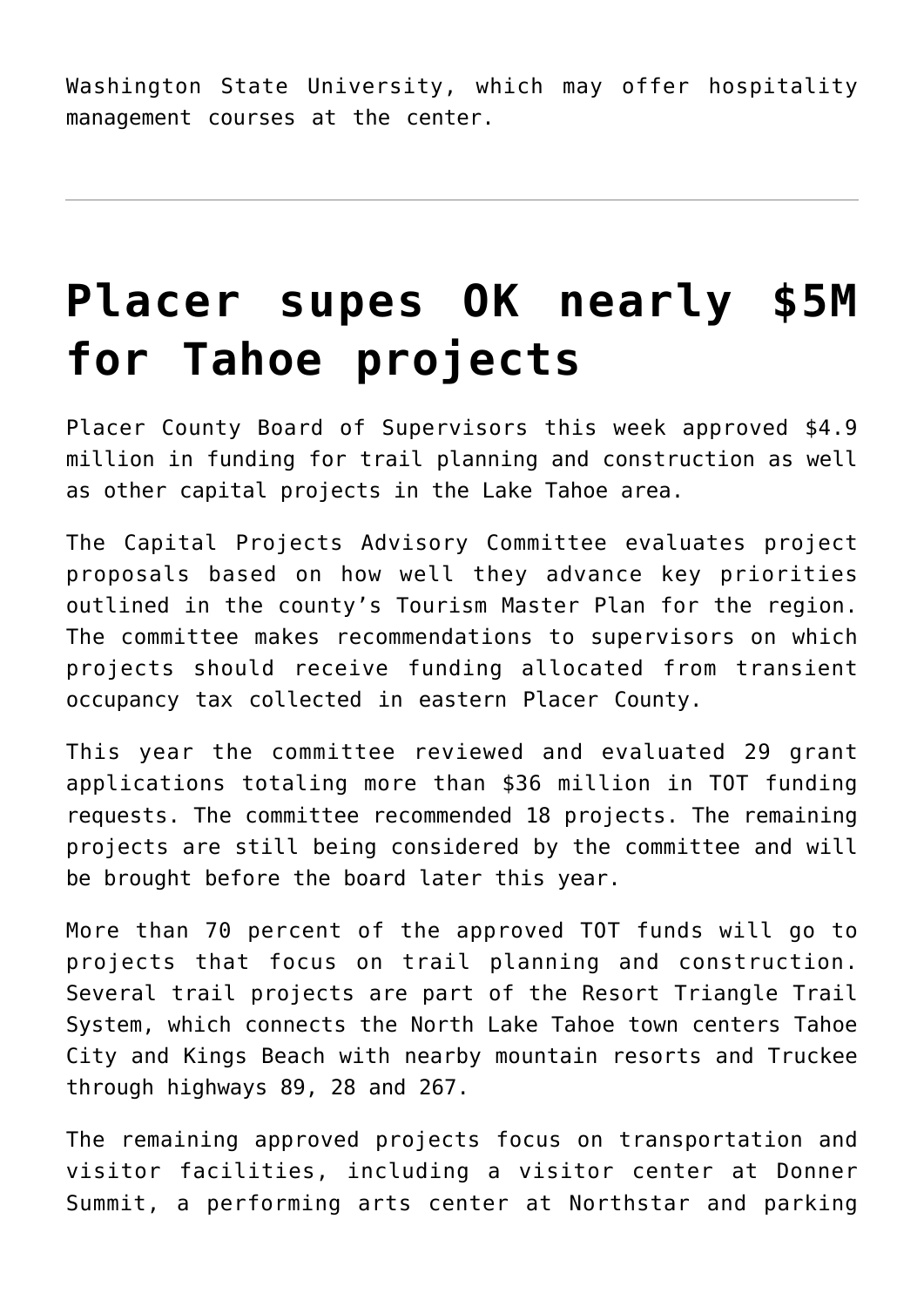facilities and bike repair stations in Tahoe City. A full list of the approved projects is available **[here](https://www.placer.ca.gov/upload/bos/cob/documents/sumarchv/2018/180724A/4.A.pdf)**.

## **[SLT clerk releases partial](https://www.laketahoenews.net/2018/07/slt-clerk-releases-partial-info-withholds-own-texts/) [info, withholds own texts](https://www.laketahoenews.net/2018/07/slt-clerk-releases-partial-info-withholds-own-texts/)**

#### **By Kathryn Reed**

The release of some of the public records that were requested of the South Lake Tahoe city clerk only muddies the waters.

Suzie Alessi, who is quitting effective next Friday, provided *Lake Tahoe News* on July 25 with some of the documents that had been requested earlier this year. Normally a public agency has 10 days to provide the records. This took months.

Her email stated, "For the record, my cell phone is my personal cell phone and I do not receive a stipend from the city. I do not have a city cell phone as you erroneously reported and am not providing my text messages pursuant to your request."

Not releasing the records is against state law.

At a public records training on April 30 at which Alessi attended attorney Leah Castella of Burke, Williams and Sorensen showed a slide that stated, "The California Supreme Court ruled in 2017 that information related to the public's business retained on private phones, computers and other personal devices and accounts of public employees and officials is a public record."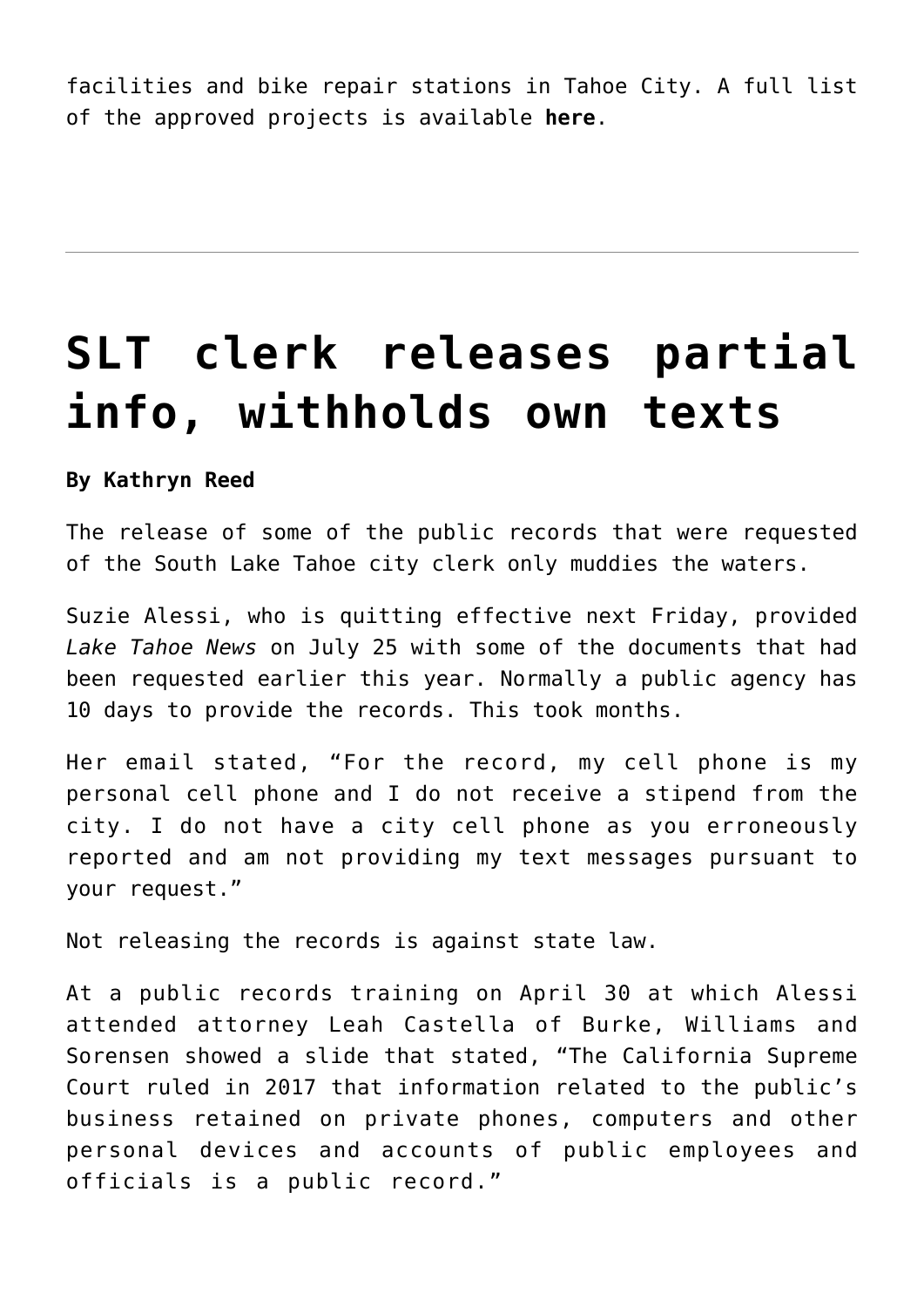In other words, doing public, aka city business, on a personal phone regardless of a stipend is a matter of public record.

Interim City Attorney Nira Doherty, who works for that same law firm, agrees.

"You will receive all public records which are responsive to your request. I anticipate you will receive them (Friday), and if not, you will receive them within 10 days," Doherty told *LTN.*

*Lake Tahoe News* has been speaking with an attorney about suing to get the records, which the city is aware of. If *LTN* were to prevail in court, the city would have to pay *LTN'*s legal costs.

While Alessi has powers as an elected official that she would not have if she were a city employee, she is not above the law.

Alessi's email went on to say, "There are no text messages that were retrieved from Tracy Franklin cell phones."

Tracy Franklin, aka Tracy Sheldon, is the public information officer for the city. Alessi is saying that between August 2017 and April 2018 the woman whose job it is is to communicate with everyone has no text messages. That is not true because this reporter has texts from her during that time period.

It is not known why Alessi is protecting Sheldon. The deletion of texts raises more questions.

Sheldon was called out in an *[LTN](https://www.laketahoenews.net/2018/07/opinion-dysfunction-becoming-the-norm-in-slt/)* **[column this week](https://www.laketahoenews.net/2018/07/opinion-dysfunction-becoming-the-norm-in-slt/)**. On *Lake Tahoe News*' Facebook page she wrote, "You have just earned yourself a lawsuit Ms. Reed. You can't publish false information."

There was nothing false in the column. As the spokeswoman for the city, her words are supposed to reflect the sentiment of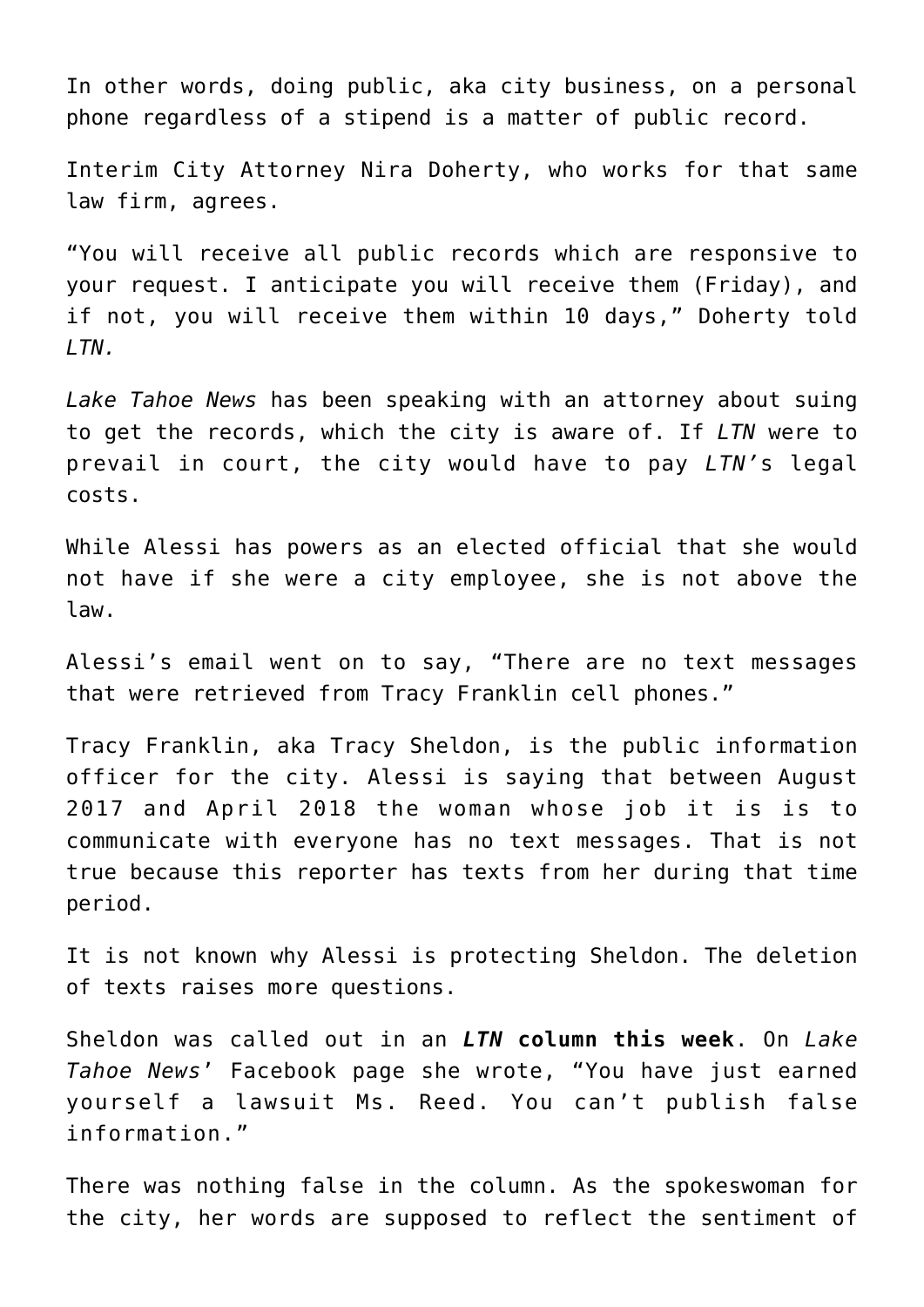the city.

Mayor Wendy David emailed *LTN* to say, "Tracy Sheldon's comments do not reflect the position of the city or that of the City Council."

However, Sheldon's boss, interim City Manager Dirk Brazil, has been silent as to what his thoughts are about Sheldon's comment or Alessi's lack of transparency. So it's not known if Sheldon went rogue with her threat of legal action.

The texts Alessi released from David and Councilman Austin Sass's were rather benign because most were redacted.

"I redacted information in the text messages that were provided to me. Text messages were extracted from cell phones by the police department. On city-issued phones, I only redact information which is privileged, i.e. information that implicates privacy rights, attorney-client privilege, etc. On personal devices, I redact information which is privileged and which is unrelated to city business," Doherty explained.

However, it was Alessi who first had access to the documents. The attorney didn't see them until after Alessi had read through them, so it's not known what may have been removed by the clerk.

Most of Sass's texts were between whoever was city manager at the time, with most having been redacted. A few were to his wife and some to his ski buddies.

The only slightly interesting one was from former City Manager Nancy Kerry to Sass on Feb. 5 saying, "I was calling to let you know Bob Hassett wants to call you re Cody [Bass] (space) I sent him your contact info (space) He is concerned about councils [sic] possible position re Cody /mj license."

The few texts of David's left intact were not interesting.

Alessi did not answer why it took her so long to release so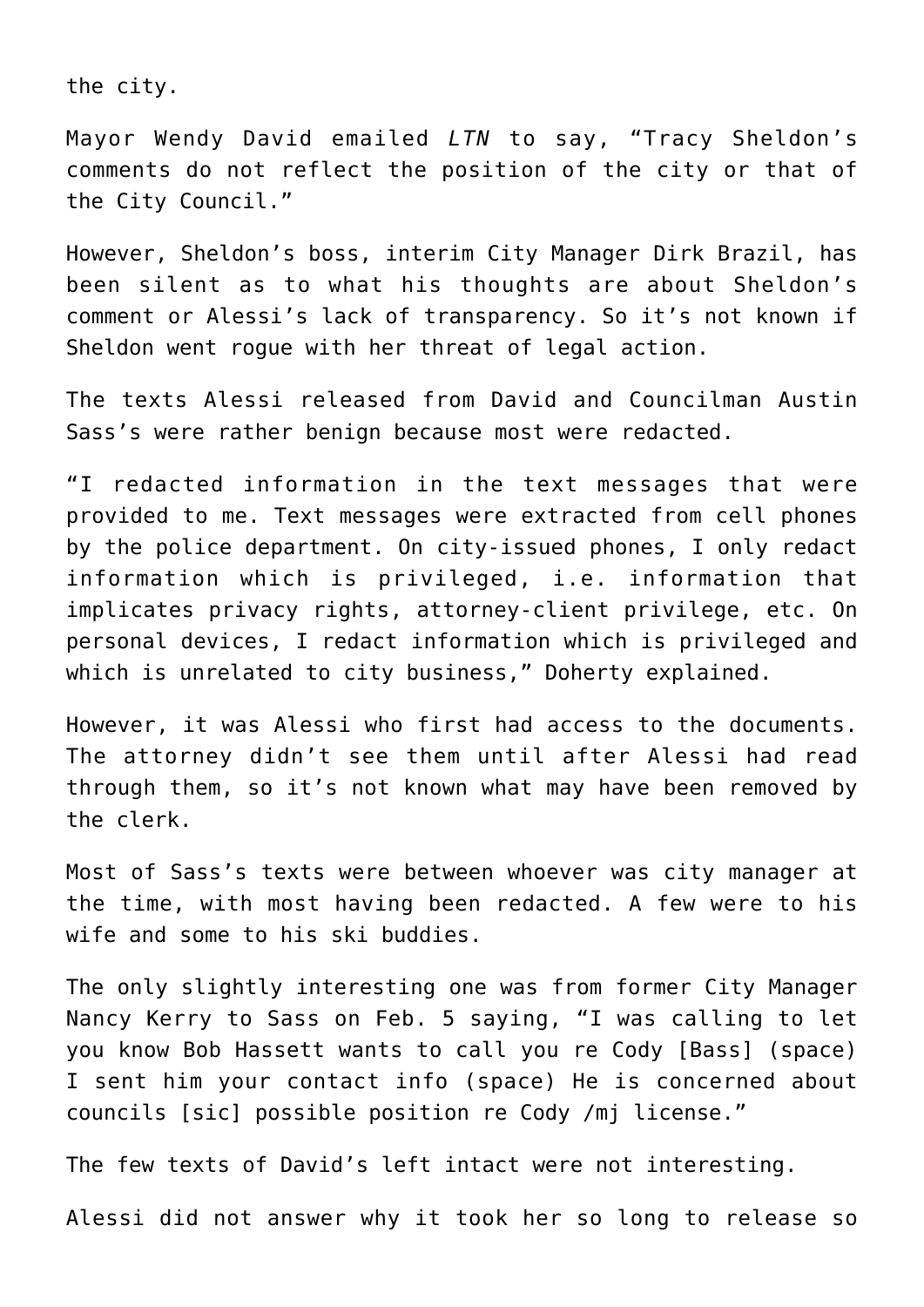little.

When the remainder of the documents are released that may shed some light on why she has been stalling.

Each of the council members was asked what they thought about Alessi's refusal to release her own texts. Only Councilmembers Tom Davis and Brooke Laine responded.

Laine told *LTN*, "I am very disappointed that the city clerk has failed to fulfill this public records request, as required by law. This situation marks an unfortunate way to end an otherwise honorable career."

Davis told *LTN*, "I've known Suzie for many, many years and she has had a great career. I don't know what happened in the last couple months about the public records. I told her it was embarrassing to the city. Then she gave you partial stuff. I'm frustrated with her. It's not just you, but the public has a right to know."

## **[Calif. funds dams to protect](https://www.laketahoenews.net/2018/07/calif-funds-dams-to-protect-against-future-drought/) [against future drought](https://www.laketahoenews.net/2018/07/calif-funds-dams-to-protect-against-future-drought/)**

**By Kurtis Alexander, San Francisco Chronicle**

For the first time since California's dam-building boom ended nearly a half century ago, state officials on Tuesday approved a windfall of cash for new water storage projects, setting the stage for at least a mini-resurgence of reservoir construction.

The historic \$2.7 billion of voter-approved bond money will go to elevating two Bay Area dams, at Los Vaqueros Reservoir near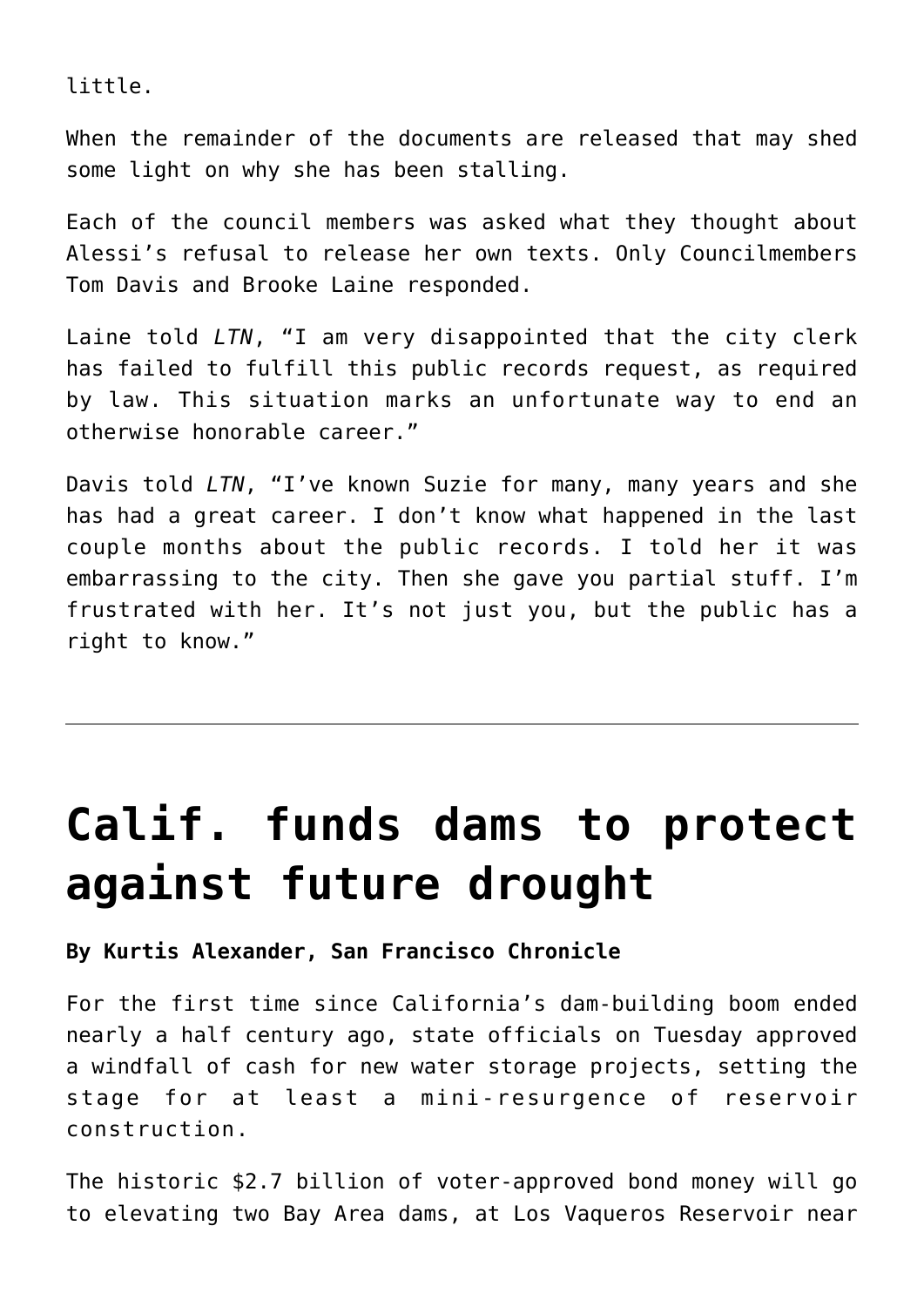Livermore and Pacheco Reservoir east of Gilroy, as well as to the development of two much larger dams in the Central Valley. Funds also will go to four less traditional endeavors that store water underground.

**[Read the whole story](https://www.sfchronicle.com/science/article/California-funds-new-dams-to-protect-against-13101961.php)**

### **[Report: Lake Tahoe warmer](https://www.laketahoenews.net/2018/07/report-lake-tahoe-warmer-than-ever/) [than ever](https://www.laketahoenews.net/2018/07/report-lake-tahoe-warmer-than-ever/)**

#### **By Benjamin Spillman, Reno Gazette-Journal**

Water in Lake Tahoe was warmer than ever last year – and the average temperature of the Tahoe Basin is expected to keep getting warmer.

That's according to the latest yearly report on water and climate conditions at the world's second largest alpine lake.

The findings show climate change is putting the squeeze on the environment at the lake, a situation that highlights the urgency of efforts to make the lake's ecosystem more resilient to global warming.

The "Tahoe: State of the Lake," report published Thursday.

**[Read the whole story](https://www.rgj.com/story/life/outdoors/2018/07/26/lake-tahoe-warmer-than-ever-and-still-warming/844856002/)**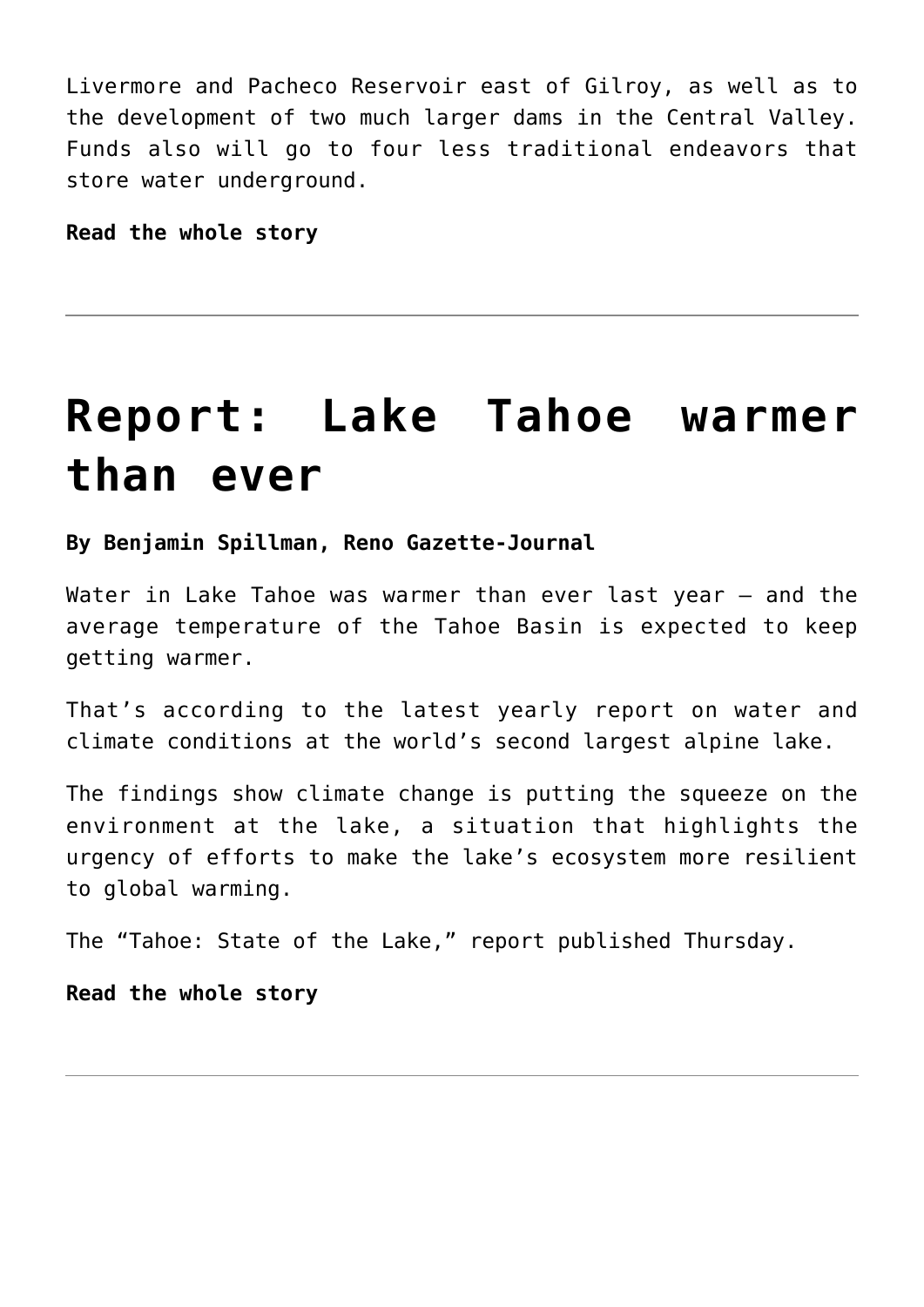## **[Nevada marijuana sales in May](https://www.laketahoenews.net/2018/07/nevada-marijuana-sales-in-may-set-record/) [set record](https://www.laketahoenews.net/2018/07/nevada-marijuana-sales-in-may-set-record/)**

**By Wade Tyler Millward, Las Vegas Review-Journal**

April showers bring May flowers, as the saying goes — and in Nevada's case, that flower comes from marijuana.

The state posted another record monthly sale of the once illegal plant.

Recreational sales in May reached \$43.74 million, exceeding the previous \$41 million monthly record set in March, according to state Department of Taxation data released Thursday.

**[Read the whole story](https://www.reviewjournal.com/news/pot-news/nevada-saw-47m-in-marijuana-sales-in-may-breaking-march-record/)**

### **[Missing woman may be in Tahoe](https://www.laketahoenews.net/2018/07/missing-woman-may-be-in-tahoe-area/) [area](https://www.laketahoenews.net/2018/07/missing-woman-may-be-in-tahoe-area/)**



Jessica Youssi

#### **By Katelyn Stark, Fox 40**

The El Dorado County Sheriff's Office says Jessica Youssi's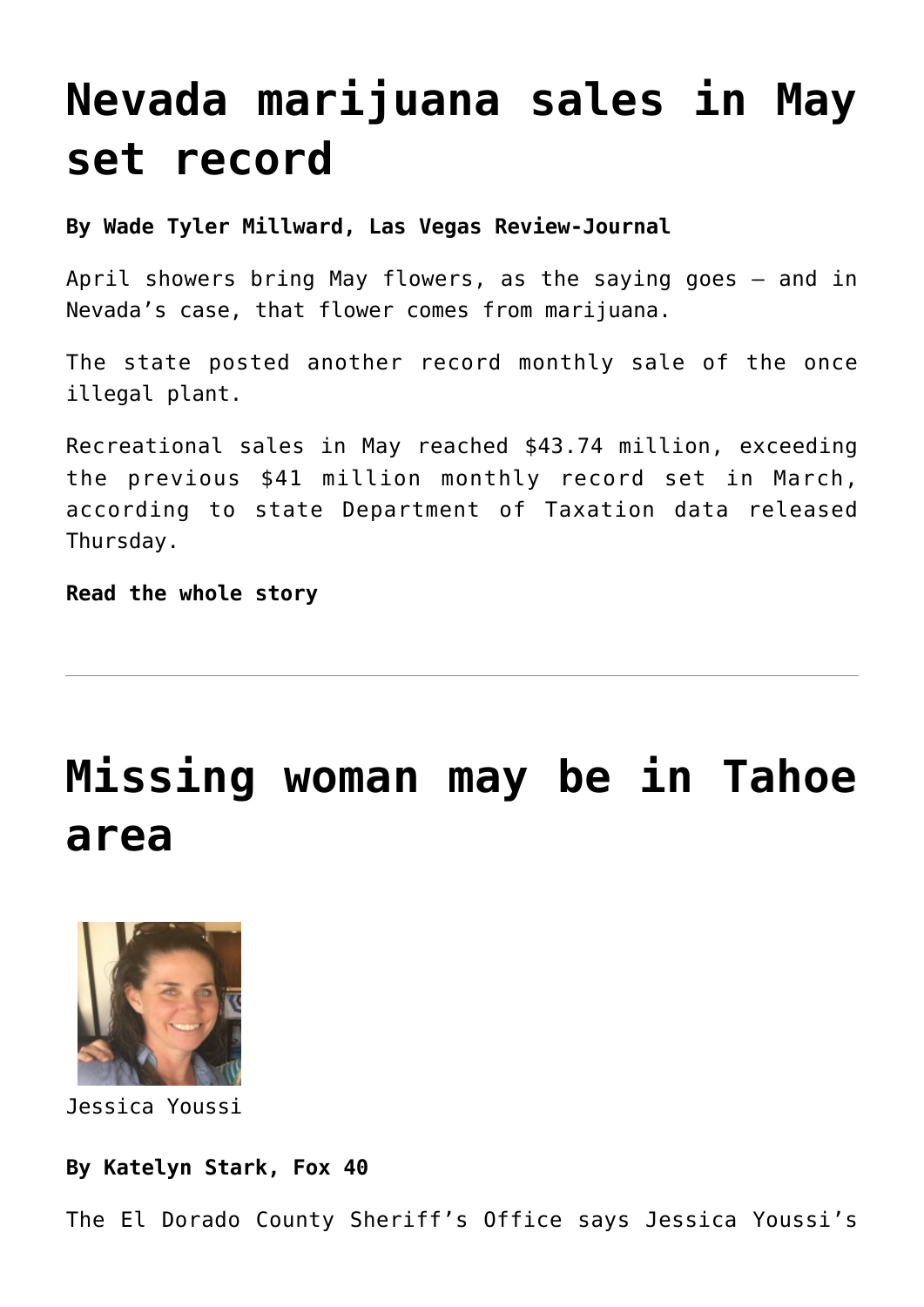family reported her missing Wednesday when they could not contact her and she stopped being active on social media.

She was last seen Saturday leaving her Modesto home. That same day the 40-year-old nurse posted to a social media account that she was going to the Tahoe area.

**[Read the whole story](https://fox40.com/2018/07/26/family-searching-for-missing-modesto-nurse/)**

### **[Nevada named one of the worst](https://www.laketahoenews.net/2018/07/nevada-named-one-of-worst-states-to-retire/) [states to retire](https://www.laketahoenews.net/2018/07/nevada-named-one-of-worst-states-to-retire/)**

**By Jason Hidalgo, Reno Gazette-Journal**

Nevada just can't seem to catch a break this year when it comes to rankings for retirement.

After being named one of the worst states for retirement by a report in February, the state ranked poorly in yet another list that came out this month.

Nevada was the ninth-worst state in the nation for retirement according to a report by personal finance company Bankrate.com. The state received a favorable top 10 ranking in only one out of seven categories: taxes. Nevada earned the fifth best rating in the nation for its favorable tax climate.

#### **[Read the whole story](https://www.rgj.com/story/money/business/2018/07/24/nevada-worst-states-retire-retirement/823555002/)**